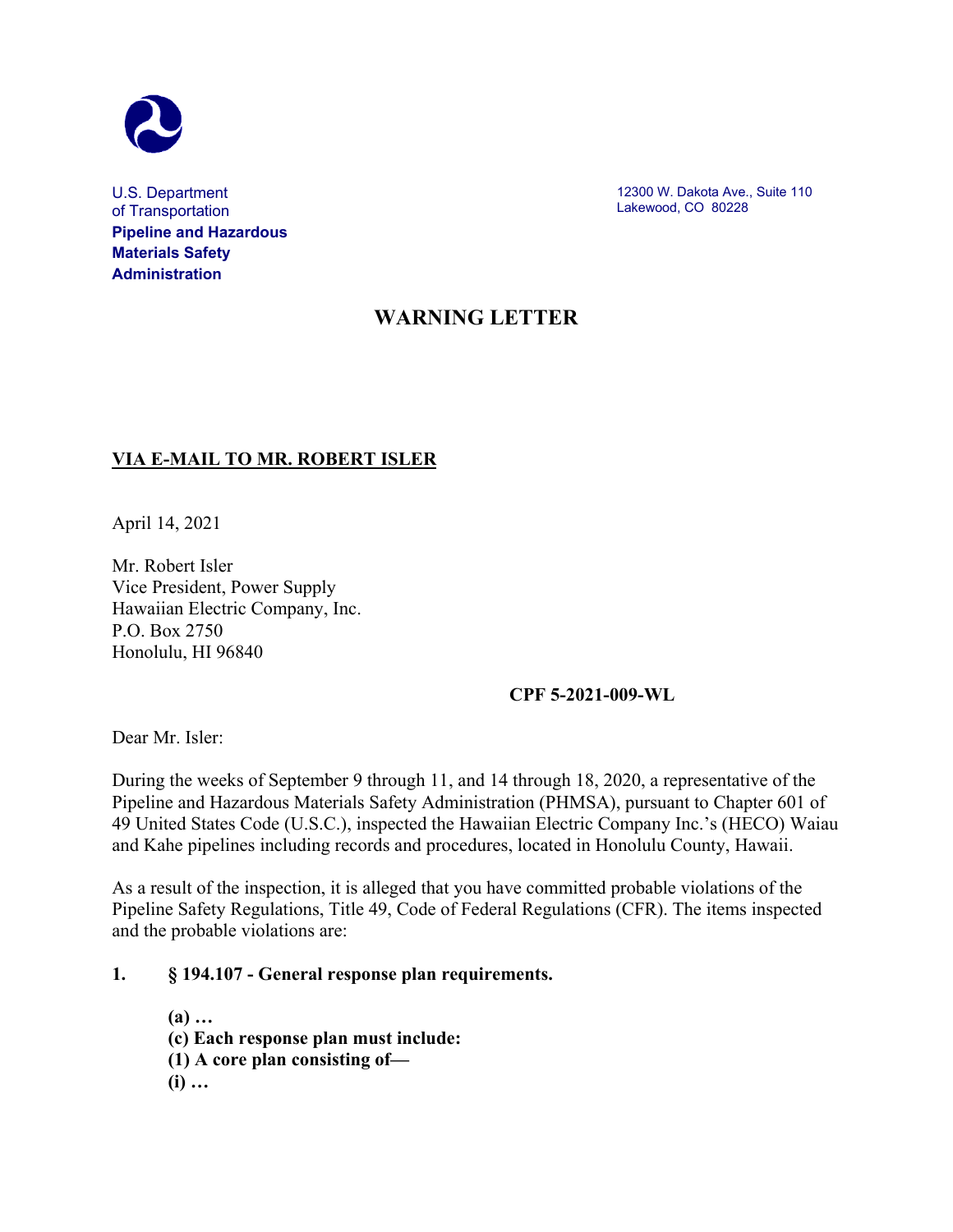**(ix) Drill program—an operator will satisfy the requirement for a drill program by following the National Preparedness for Response Exercise Program (PREP) guidelines. An operator choosing not to follow PREP guidelines must have a drill program that is equivalent to PREP. The operator must describe the drill program in the response plan and OPS will determine if the program is equivalent to PREP.**

HECO's response plan records fail to demonstrate that it is meeting all the requirements for the triennial exercise of the entire response plan.

The records for the 12 qualified individual (QI) notification exercises fail to demonstrate that all QIs are being called when conducting notification tests. Specifically, QI notification drills held on January 9, June 19 and August 28 of 2018, and March 20 and September 30 of 2019, failed to demonstrate that all qualified individuals were part of the notification exercises.

Additionally, the June 19, 2018, notification record states the same information (verbatim) as the January 9, 2018 notification record during which an actual release occurred that prompted the notification. It appears the operator copied and pasted the information from the January 9 release into the June 19 records as no release occurred on June 19, 2018.

The announced tabletop exercises records for 2017 to 2019 fail to demonstrate that lessons learned were discussed, documented or implemented.

The unannounced tabletop exercises records contained information that the same drill was performed from 2017 through 2019, each one exercising the emergency procedures. The record titled NPREP Exercise Documentation Form (Self Certification) for the December 5, 2017 unannounced drill has incorrect dates that fail to match the exercise/drill which was performed.

The Self Certification for the December 18, 2018 unannounced drill has recorded conflicting data, including the type of exercise and the core requirements that were exercised. Additionally, the record indicated that a "Lessons Learned" document was attached, however, this attachment was not part of the record provided.

The unannounced exercise of the emergency procedures held on December 5, 2019, indicated lessons learned but no follow-up documentation demonstrated that the lessons learned were implemented.

#### **2. § 195.204 – Inspection general.**

**Inspection must be provided to ensure that the installation of pipe or pipeline systems is in accordance with the requirements of this subpart. Any operator personnel used to perform the inspection must be trained and qualified in the phase of construction to be inspected. An operator must not use operator personnel to perform a required inspection if the operator personnel performed the construction task requiring inspection. Nothing in this section prohibits the operator from inspecting construction tasks with operator personnel who are involved in other construction tasks.**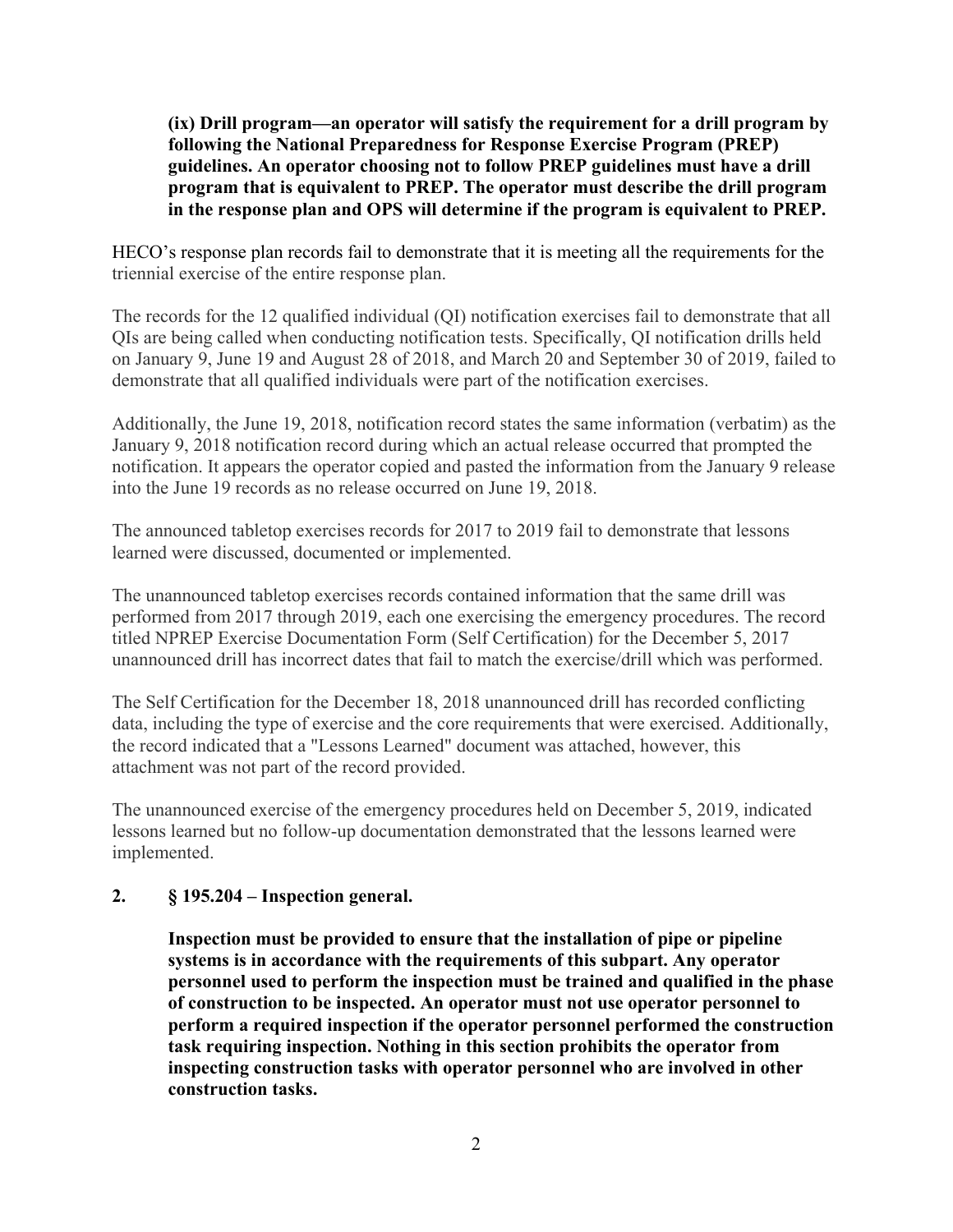The operator failed to have records demonstrating the training and experience required for personnel used to perform inspections, pursuant to §195.204.

# **3. § 195.228 - Welds and welding inspection: Standards of acceptability.**

# **(a) Each weld and welding must be inspected to insure compliance with the requirements of this subpart. Visual inspection must be supplemented by nondestructive testing.**

Repair records for B Sleeve installations on the Waiau Pipeline failed to demonstrate that a visual inspection of each weld was performed, as required by 195.228(a).

The repair records failed to identify who did the visual inspection or whether a visual inspection of the weld was conducted prior to the magnetic particle testing. Records provided could not demonstrate that a visual inspection was performed. HECO contacted the consultant who performed the work, Engineering & Inspections Hawaii (E&I Hawaii), to ask for records of the visual welds. E&I Hawaii would not or could not provide any documentation to demonstrate that the visual inspections occurred, and only provided a statement that the visual weld inspection did occur.

# **4. § § 195.402 - Procedural manual for operations, maintenance, and emergencies.**

**(a) …**

**(c)** *Maintenance and normal operations***. The manual required by paragraph (a) of this section must include procedures for the following to provide safety during maintenance and normal operations:**

**(1) …**

**(12) Establishing and maintaining liaison with fire, police, and other appropriate public officials to learn the responsibility and resources of each government organization that may respond to a hazardous liquid or carbon dioxide pipeline emergency and acquaint the officials with the operator's ability in responding to a hazardous liquid or carbon dioxide pipeline emergency and means of communication.**

HECO's records failed to include any information regarding the responsibility and resources of each government organization that may respond to a hazardous liquid or carbon dioxide pipeline emergency.

Specifically, the following records were reviewed:

- 1. Honolulu Local Emergency Planning Committee (LEPC) meeting held in June 2019 with the Hawaiian Pipeline Safety Association (HPSA) – The records failed to include any information regarding responsibility and resources.
- 2. Emergency meeting with the LEPC, held in July 2018 The records failed to include any information regarding the responsibility and resources of the organizations in attendance,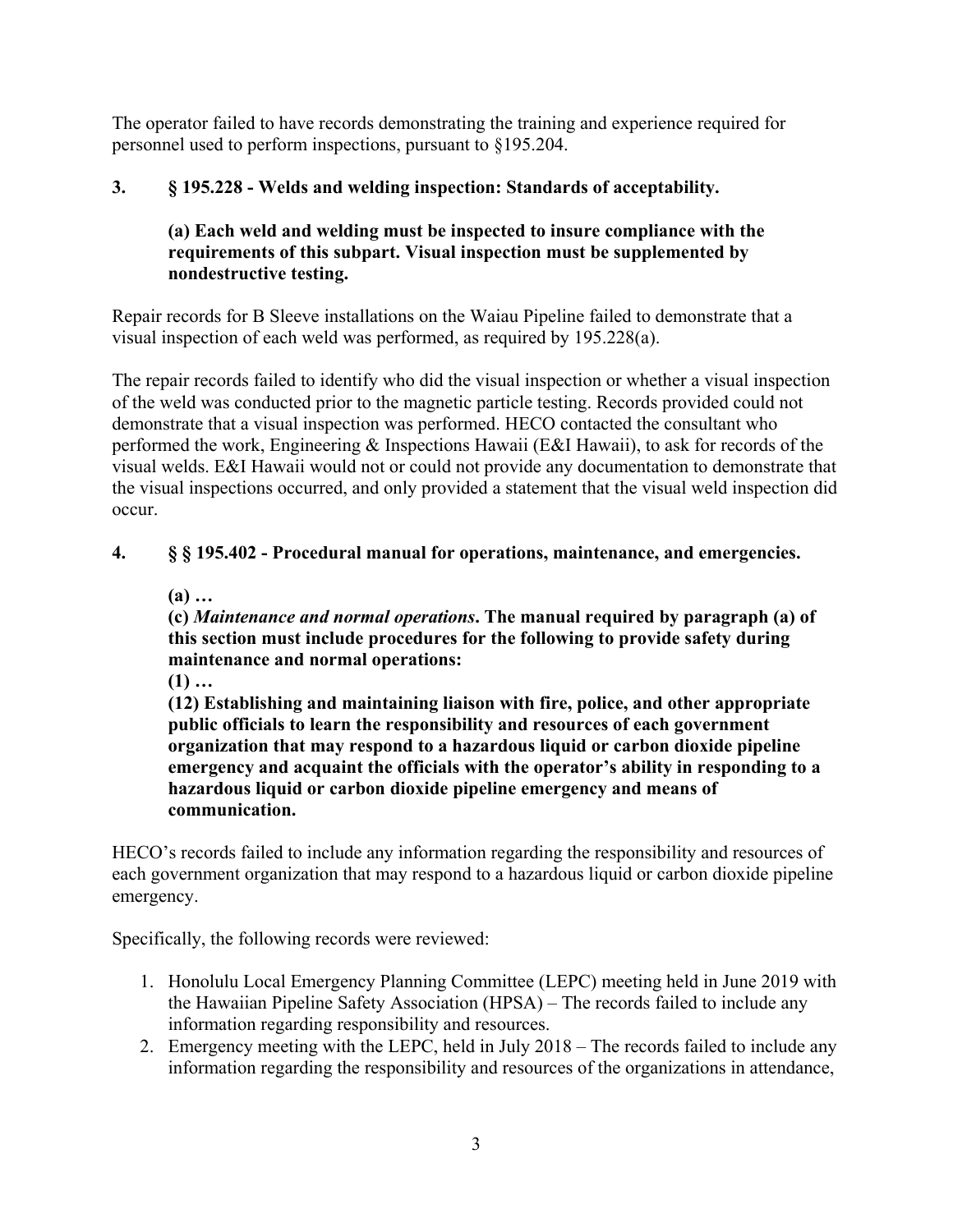except for the records for the Honolulu Fire Department (HFD). The records for the HFD failed to have dates associated with them.

3. No records could be provided for the 2017 calendar year.

# **5. § 195.402 - Procedural manual for operations, maintenance, and emergencies.**

**(a) …**

**(e)** *Emergencies***. The manual required by paragraph (a) of this section must include procedures for the following to provide safety when an emergency condition occurs: (1) …**

**(9) Providing for a post-accident review of employee activities to determine whether the procedures were effective in each emergency and taking corrective action where deficiencies are found.**

The operator had a leak/incident on January 9, 2018 on the Waiau Pipeline. However, HECO failed to provide records indicating that a post-accident review of employee's activities or actions was performed to determine if the emergency procedures were effective.

## **6. § 195.403 - Emergency response training.**

## **(a) …**

**(c) Each operator shall require and verify that its supervisors maintain a thorough knowledge of that portion of the emergency response procedures established under 195.402 for which they are responsible to ensure compliance.**

The operator was unable to provide records which demonstrate that its supervisors are trained and knowledgeable of the emergency response procedures for which they are responsible to ensure compliance.

# **7. § 195.420 - Valve maintenance.**

**(a) …**

## **(b) Each operator shall, at intervals not exceeding 71/2 months, but at least twice each calendar year, inspect each mainline valve to determine that it is functioning properly.**

Waiau pipeline valve records failed to properly document who performed the valve inspections.

Specifically, the inspection records for BV-4, BV-5, BV-6, MOV-900, MOV-901, and MOV-902 for inspection dates of May 28, 2020, June 3, 2020, and June 4, 2020, failed to document who performed the valve inspections.

#### **8. § 195.581 - Which pipelines must I protect against atmospheric corrosion and what coating material may I use?**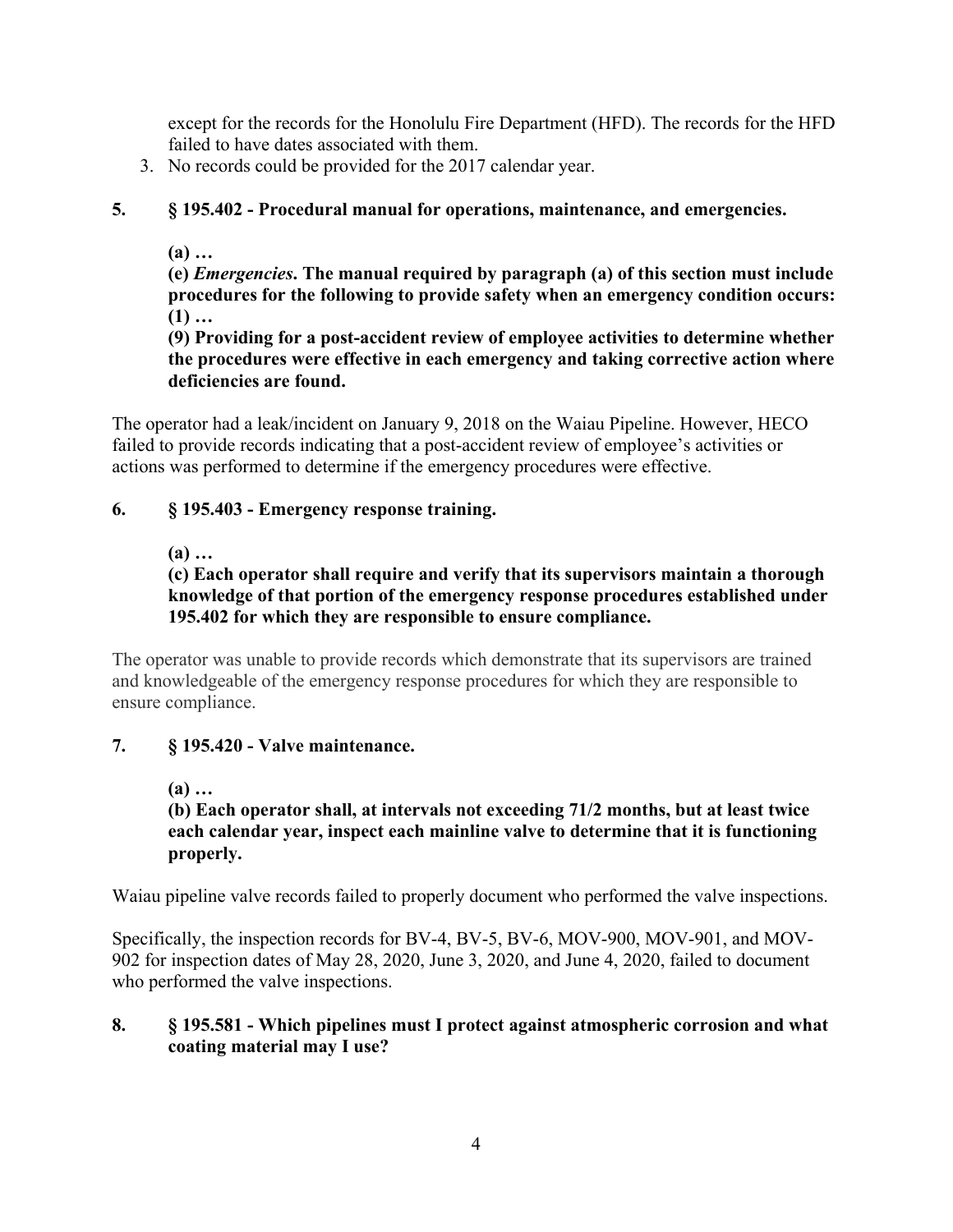#### **(a) You must clean and coat each pipeline or portion of pipeline that is exposed to the atmosphere, except pipelines under paragraph (c) of this section.**

Areas of aboveground piping failed to be properly cleaned and coated as required by 195.581(a).

All piping exposed to the atmosphere was not cleaned and coated to protect against atmospheric corrosion.

During the field inspection, several areas at the end of the Waiau pipeline were observed to not be protected from atmospheric corrosion. Several aboveground flanges were observed without coating and one valve handle was observed to have active corrosion which could create a hazard to an employee operating the valve.

#### **9. § 195.583 - What must I do to monitor atmospheric corrosion control?**

**(a) …**

#### **(b) During inspections you must give particular attention to pipe at soil-to-air interfaces, under thermal insulation, under disbonded coatings, at pipe supports, in splash zones, at deck penetrations, and in spans over water.**

Records and interviews with HECO staff indicate the thermal insulation blankets on above ground piping are not removed for the atmospheric corrosion inspections.

Under 49 U.S.C. § 60122 and 49 CFR § 190.223, you are subject to a civil penalty not to exceed \$222,504 per violation per day the violation persists, up to a maximum of \$2,225,034 for a related series of violations. For violation occurring on or after July 31, 2019 and before January 11, 2021, the maximum penalty may not exceed \$218,647 per violation per day the violation persists, up to a maximum of \$2,186,465 for a related series of violations. For violation occurring on or after November 27, 2018 and before July 31, 2019, the maximum penalty may not exceed \$213,268 per violation per day, with a maximum penalty not to exceed \$2,132,679. For violation occurring on or after November 2, 2015 and before November 27, 2018, the maximum penalty may not exceed \$209,002 per violation per day, with a maximum penalty not to exceed \$2,090,022.

We have reviewed the circumstances and supporting documents involved in this case, and have decided not to conduct additional enforcement action or penalty assessment proceedings at this time. We advise you to correct the items identified in this letter. Failure to do so will result in Hawaiian Electric Company, Inc. being subject to additional enforcement action.

No reply to this letter is required. If you choose to reply, in your correspondence please refer to **CPF 5-2021-009-WL**. Be advised that all material you submit in response to this enforcement action is subject to being made publicly available. If you believe that any portion of your responsive material qualifies for confidential treatment under 5 U.S.C. 552(b), along with the complete original document you must provide a second copy of the document with the portions